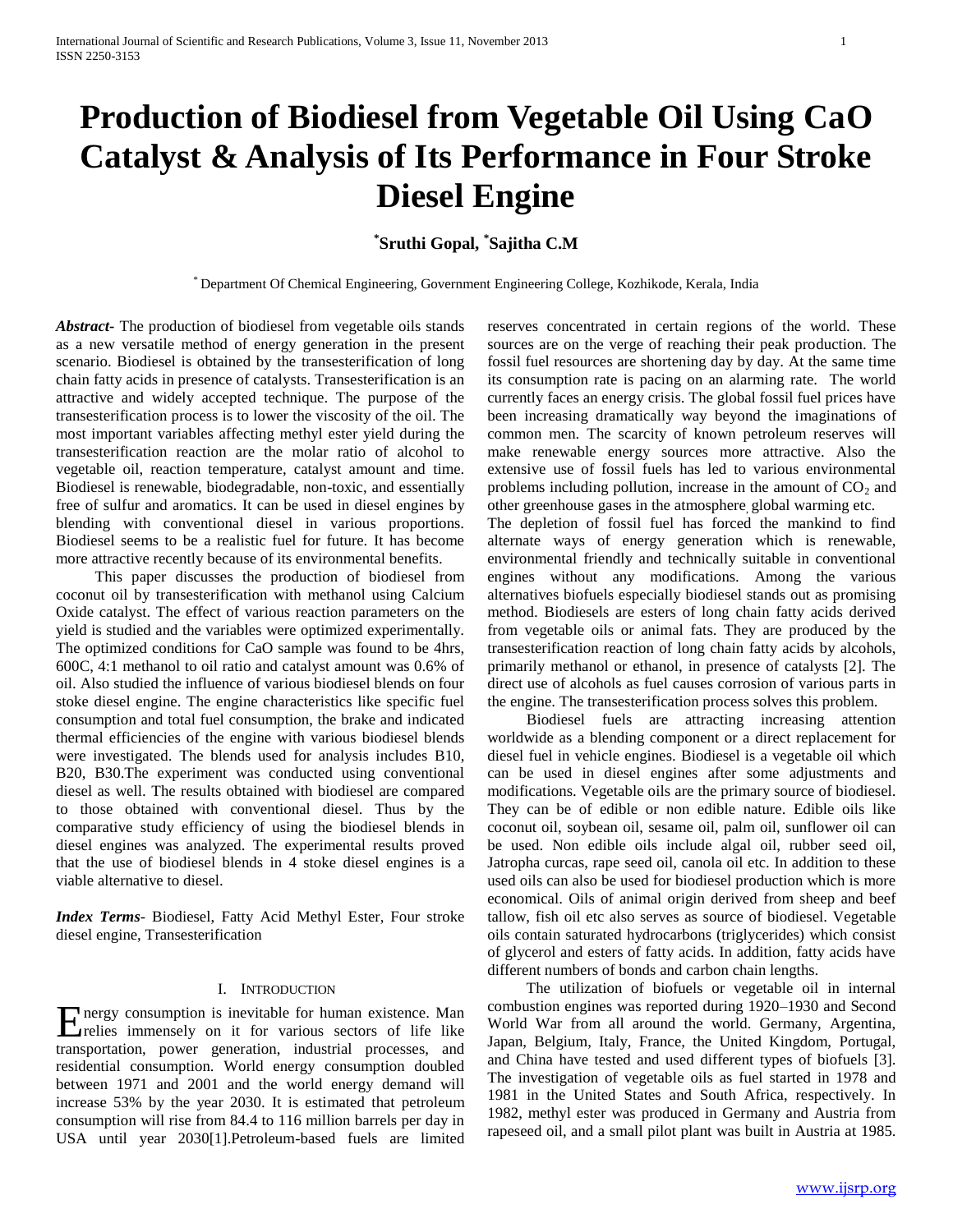Commercial production of methyl ester first began in Europe in 1990. More than 2.7 million tones biodiesel was produced in Europe in 2003, but their target is around 20% total diesel market in 2020. In addition, the USA future plan for biodiesel production is around 3.3 million tons in 2016 [4].

 Detailed studies were made in several papers for the selection of catalyst needed for the process. There are two kinds of catalysts typical to any biodiesel process: homogeneous and heterogeneous. If the catalyst remains in the same (liquid) phase to that of the reactants during transesterification, it is homogeneous Catalytic transesterification. On the other hand, if the catalyst remains in different phase (i.e. solid, immiscible liquid or gaseous) to that of the reactants the process is called heterogeneous catalytic transesterification. The heterogeneous catalytic transesterification is included under Green Technology due to the following attributes: (1) the catalyst can be recycled (reused), (2) there is no or very less amount of waste water produced during the process and (3) separation of biodiesel from glycerol is much easier [5].

 The inventor of biodiesel engines, Rudolf Christian Karl Diesel (1858–1913) demonstrated the use of vegetable oils as a substitute for diesel fuel in the 19th century. He believed the utilization of biomass fuel will become a reality as future versions of his engine are designed and developed [6].In recent years, lots of studies are being done to determine the suitability of vegetable oil and its derivatives as fuel or additives to the diesel. Transesterification followed by blending with conventional diesel is the commonly adoptable way to use the vegetable oil as fuel in diesel engines. Christopher [7] conducted some tests in Chicago using biodiesel as the alternative fuel for in-service motor coaches. This was an exploratory investigation to determine the effect of fuel on the engine performance characteristics and infrastructure needed to use this fuel. This testing proved that the biodiesel could easily be used as a feasible alternative fuel. Choi [8] conducted tests on biodiesel blended with diesel fuel in the concentration of 20 and 40% by volume on a single cylinder caterpillar engine, using both single and multiple injection strategies. The experimental results of these researchers support the use of biodiesel as a viable alternative to the diesel oil for use in the internal combustion engines.

 In this study biodiesel is produced from coconut oil by transesterification with methanol in presence CaO catalyst. Coconut oil can be used for the production of biodiesel in a simpler and easier way. The advantage of using this crop is due to its high abundance in south East Asia especially in India. In India kerala stands first in the production of coconut. Kerala is called as the land of coconuts. So the production of biodiesel from coconut oil stands as a promising way of energy utilization in our perspective. The crop is cultivated in hectares of areas in kerala as well as other states of India. Apart from India countries like Thailand, Malaysia and Indonesia are also leading producers of coconut. The advantage of this crop is its resistance to sustain in temperate climates and also the poor soil conditions. Each coconut tree can bear about 14 coconuts per month for 65 years .That comes to about 6000 coconuts per acre. This natural sustainability and abundance of coconut makes it popular. And also if we compare the properties of coconut oil it is also significant while we chose it for FAME production. The specific energy and other properties of coconut oil is comparably good

than other oils. The values are closer to petroleum diesel. Heterogeneous transesterification was selected since catalyst can be recycled, reused after reaction. Hence powdered CaO which is a heterogeneous catalyst was employed. Also it makes the separation of ester and glycerol layer is comparatively easier. Methanol which is less commercially important and cheaper than ethanol was used.

 This paper discusses the influence of the various reaction parameters like temperature, time, Methanol to oil ratio and catalyst amount were studied. These variables were optimized experimentally. Also various blends were prepared by mixing conventional diesel and biodiesel in different proportions. The trials were run on conventional diesel, pure biodiesel and blends of biodiesel blended with conventional diesel in different proportions .Biodiesel can be blended in many proportions with conventional Diesel. B100 is pure biodiesel. B10 blend is 10 volume percentage pure biodiesel blended with 90 volume percentage of conventional Diesel. Similarly other blends were also prepared containing 20% and 30% biodiesel proportions. It was tested in four stroke diesel engine and performance characteristics were analyzed.

# II. EXPERIMENT

# A. Materials & Reagents

 Dried coconut shells (copra) were collected from various locations. Oil from shells was extracted using mechanical press. The extracted oil was collected and stored. 98% methanol, CaO powder was purchased from chemind.

# B. Reactor Set Up

 The reactor unit was setup consisting of stirrer and a water bath which gives a provision for heating up to  $100^{\circ}$ C. It has volume of about 3 liters approximately.

C. Procedure

 Coconut oil was preheated to the reaction temperature. Lye was prepared by mixing methanol with catalyst CaO. Then the mixture was stirred well and then allowed to settle. Two separate layers will be formed, upper layer consists of fatty acid methyl ester (FAME) and lower layer consists of glycerol. The procedure was repeated for various combinations of temperature, alcohol to oil ratio, catalyst amount at different reaction times. Optimization of the parameters was made experimentally.

# D. Engine Testing

 A single stage cylinder, constant speed, 4-stroke water cooled diesel engine developing 8 HP at 850 rpm was used for the engine test which is shown figure 1. The detailed specification is given in table 1.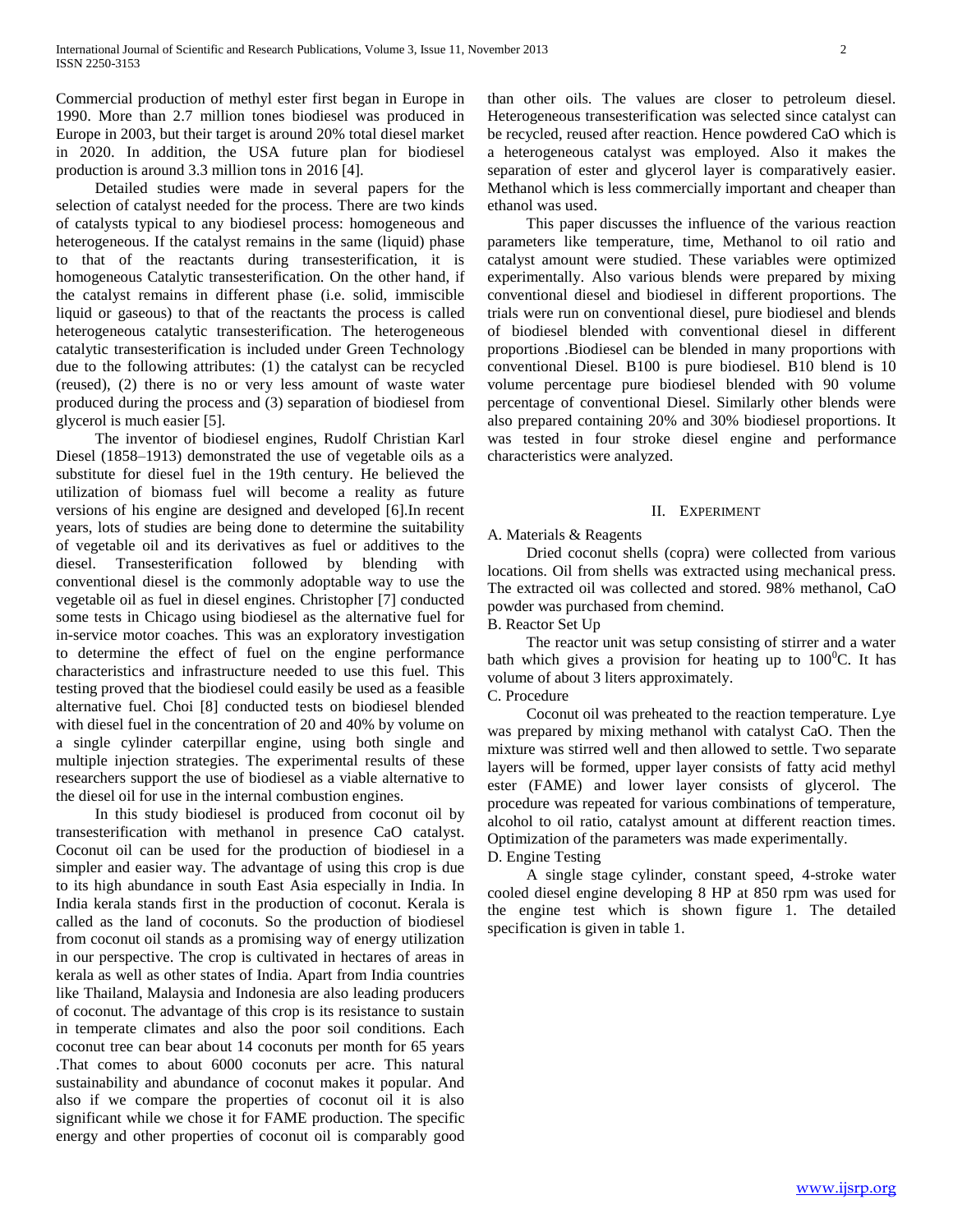

**Fig.1:** Four Stroke Diesel Engine

| <b>Type of stroke</b>   | 4 stroke         |
|-------------------------|------------------|
| <b>Engine make</b>      | Anil Engine      |
| <b>BHP</b>              | 8 HP             |
| <b>Speed</b>            | $850$ rpm        |
| <b>Bore</b>             | 114.3            |
| <b>Diameter of rope</b> | $20 \text{ mm}$  |
| Diameter of brake drum  | $320 \text{ mm}$ |

# **Table I**: Engine Specifications

 The fuel tank is connected to a graduated burette to measure quantity of fuel consumed in unit time. The thermal energy generated is known as the calorific value of the fuel. A part of this energy alone gets converted into mechanical power of the piston movement, known as the indicated power (I.P). A little amount of indicated power is used to overcome the frictional losses of the engine known as frictional power (F.P) and the remaining is delivered as the useful power output of the engine known as Brake power (B.P). Experiments were carried out initially using conventional diesel fuel to generate the base line data for various loads. After recording the base line Data, tests were carried out using B10, B20, B30 biodiesel blends .The engine tests were conducted at various loads by increasing the load on the brake drum and the parameters related to performance characteristics such as specific fuel consumption (SFC), total fuel consumption (TFC), brake thermal efficiency (BTE) and indicated thermal efficiency (ITE) were recorded. The experimental data generated are documented and presented using appropriate graphs.

#### III. RESULT AND DISCUSSIONS

 Each parameter that depend the reaction was optimized. The results were tabulated and graphs were plotted.





**Fig.2: Optimization of Reaction Time for CaO Sample**

 The optimization of reaction time was done by keeping all other parameters as constant and by conducting the experiments for various reaction times. The optimum value was found at the time were maximum yield was obtained. The optimum time required for the reaction was about 4hrs for with CaO catalyst. Initially the yield was less when time was low since the reaction requires more time to complete while using heterogeneous catalyst. Gradually as the time increased the yield also increase and reached a maximum at 4hrs .At 4hrs the yield was 95.33%.Then the yield declined as the time increased the percentage yield was only 88.66%. So the optimum was taken at 4hrs.

#### B. Optimization of Reaction Temperature

The experiment was carried up to  $70^{\circ}$ C for finding the optimum required temperature for the reaction. The maximum yield was obtained at  $60^{\circ}$ C. For temperatures higher than  $60^{\circ}$ C, the yield was less because it exceeds the boiling point of methanol which results in evaporation of alcohol during the reaction.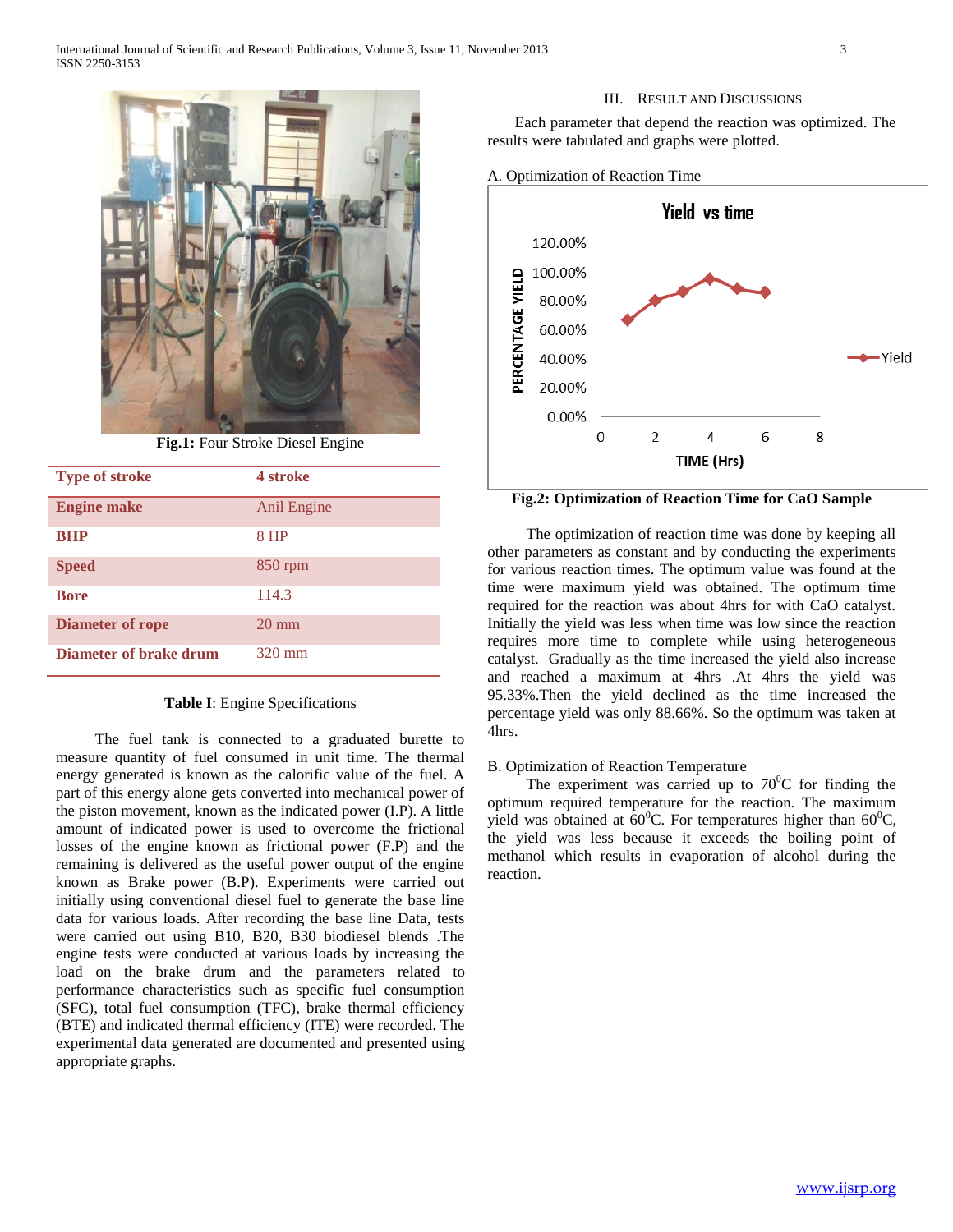

Fig. 3: Optimization of Reaction Temperature for CaO Sample

C. Optimization of methanol to oil ratio



Fig. 4: Optimization of methanol to oil ratio for CaO Sample

 The amount of alcohol needed for is an important factor that determines the rate of formation of ester or biodiesel product. Experiments with methanol to oil ratio starting from 3:1 to 12:1 were done and the optimum was found at 4:1.

#### D. Optimization of catalyst amount



**Fig.5: Optimization of catalyst amount for CaO Sample**

 Normally the amount of catalyst required is less when we carry out the experiment with a heterogeneous catalyst like CaO. So a lesser range was chosen for doing the experiment starting from 0.4% to 0.7%. However the yield was very low when catalyst amount was less than 0.4%. From the experiment it was found that the optimum amount of catalyst required is only 0.6% of oil used.

# E. Total Fuel Consumption (TFC)

 Accurate measurement of fuel consumption is very est portant in engine testing work. The figure 6 shows the comparison between the fuel consumed by various biodiesel blends and conventional diesel. The amount of fuel required is higher as the amount of biodiesel in the blend increases. This may be due to the lower calorific value of biodiesel. However the values are comparable with that of conventional diesel.



**Fig. 6: Variation of TFC with Load**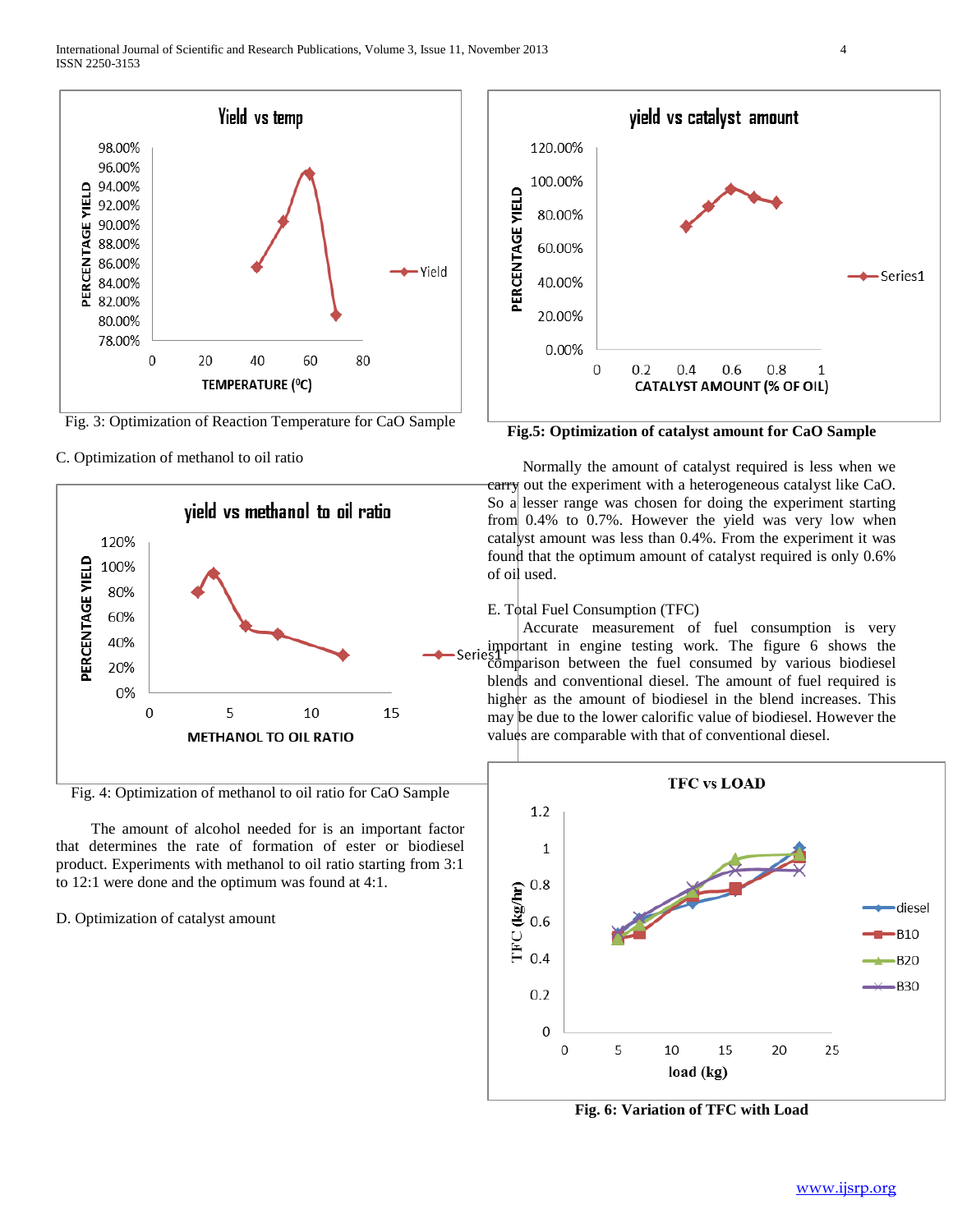#### F. Effect of Load on Specific Fuel Consumption



**Fig.7: Variation of Specific Fuel consumption with Load**

 Specific Fuel Consumption (SFC) is a measure of the efficiency of the engine in using the fuel supplied to produce work. It is desirable to obtain a lower value of SFC indicating that the engine used less fuel to produce the same amount of work. Fig. 7 gives a comparison of SFC of various blends of biodiesel with that of conventional diesel. The specific fuel consumption keeps on decreasing with increasing load. Fuel consumption is more for biodiesel blends since the calorific value of biodiesel is lesser than conventional diesel. However the value of SFC of biodiesel blends are not very high when compared to pure diesel. This shows that the using of blended biodiesel is economically acceptable.





**Fig. 8: Variation of Brake Thermal Efficiency with Load**

 The brake thermal efficiency is defined as the ratio of brake horse power to the heat energy of the fuel supplied during the same interval of time. Figure 8 shows the variation of brake thermal efficiency with different loads for different biodiesel blends and pure diesel. From the plot it is clear that thermal efficiency increases with load. This is due to the reduction in heat loss and increase in power developed with increase in load. The brake thermal efficiency of biodiesel blends is slightly lower than conventional diesel. This reduction in brake thermal efficiency with biodiesel blends was due to higher viscosity, poor spray characteristics and lower calorific value. The higher viscosity leads to decreased atomization, fuel vaporization and combustion.

H. Effect of Load on Indicated Thermal Efficiency



**Fig. 9: Variation of Indicated Thermal Efficiency with Load**

 The efficiency of various biodiesel blends and conventional diesel is shown in figure 4.3. Here efficiency increases with load. However the efficiency of the prepared biodiesel blends is comparable with the efficiency of conventional diesel. Hence the biodiesel blends can be used in engines to obtain good performance.

#### IV. CONCLUSIONS

 The reaction parameters time, temperature, methanol to oil ratio and catalyst amount were optimized experimentally. The values obtained were 4 hrs,  $60^{\circ}$ C, 4:1 and 0.6% of oil respectively. Engine test results shows that all biodiesel blends were showing values closer to that of diesel values which is evident from the graphs. Thus it can be inferred that biodiesel blends can be efficiently used in engines without any modifications and also with satisfactory performance. All the performance curves obtained from the experiment validate the statement. Efficiency attained was well closer to conventional